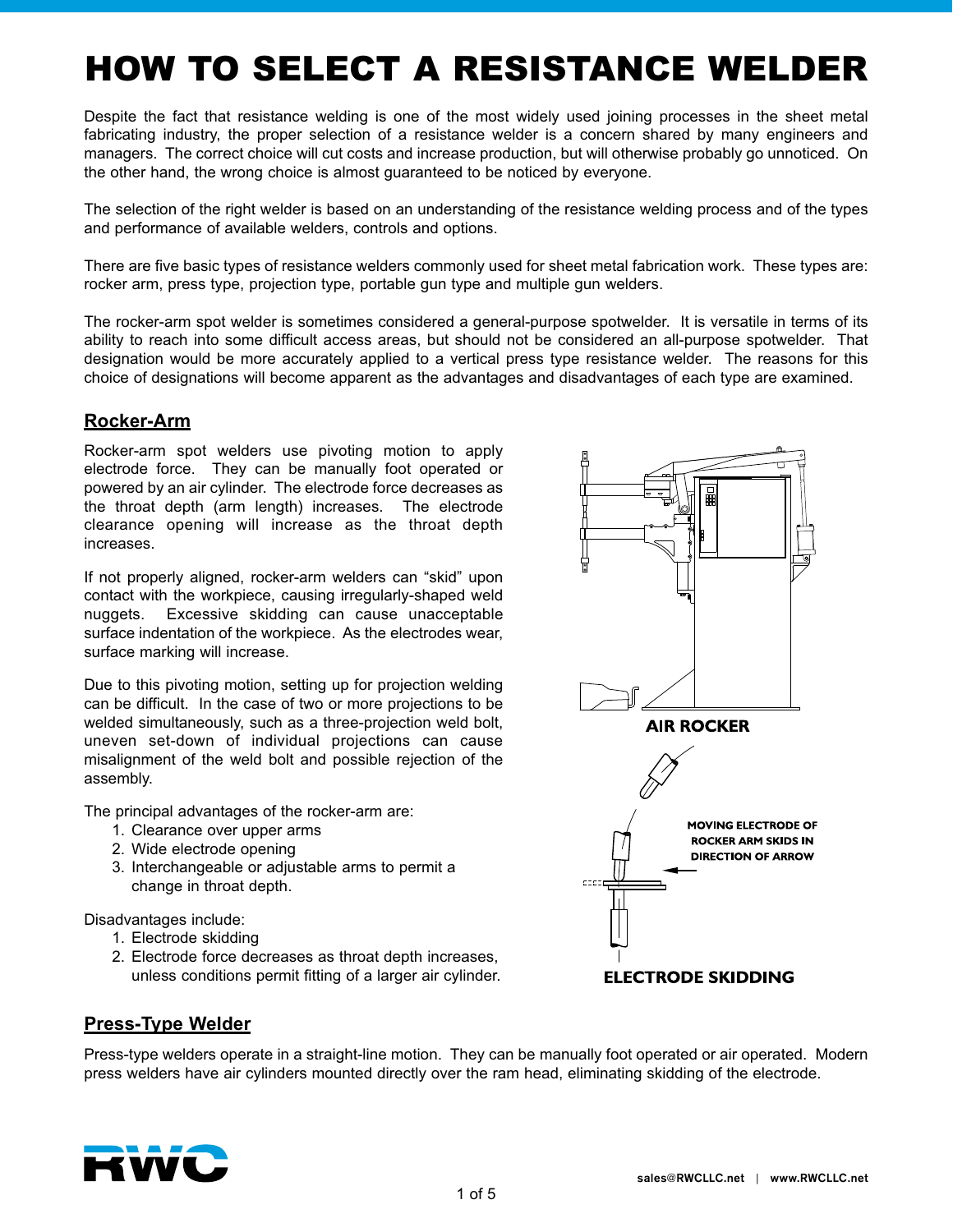

**AIR PRESS** 

# **Projection Welder**

Projection welders share the same basic design features as press welders. In place of arms, however, projection welders are fitted with a rigid lower platen support of fabricated steel and an upper platen mounted directly under the ram head.

These platens are designed with T-slots to accept custommade, bolt-on projection weld dies. The T-slots of the upper and lower platens are arranged at a 90-degree angle to each other to permit X axis adjustment of one die and Y axis adjustment of the other to assure proper alignment.

Projection welders are usually equipped with transformers which produce more secondary amperage than press or rocker-arm welders of equal KVA rating.

Projection welders may also be specified in a combination configuration. Short spot weld arms with conventional electrode holders can be bolted onto the platens. Since the spot weld arms extend beyond the ram head, combination welders are usually designated as having two throat depths.

# **Multiple Welders**

Multiple gun welders can be furnished in many forms. Their design may vary according to the application to be welded and the rate of production required. Most multiple gun

╓ 一躍 **RST** 그5

This vertical descent action is desirable for projection welding, as force can be applied evenly to all projections of a weld bolt or nut. The throat depth of a press welder is a fixed factor. If a larger than standard electrode clearance is required, either a retraction stroke or an

1. Limited clearance over upper arm and ram head

adjustable stroke feature must be added.

2. Smaller electrode opening

2. Easily set up for projection welding

Press welder advantages are: 1. No electrode skidding

3. Fixed throat depth

Disadvantages are:

#### **AIR PROJECTION WELDER**

welders are dedicated to a specific application, but some may be capable of welding more than one size of a similar configuration workpiece.

It is usually not practical to design a multi-gun welder as a "sponge" to accommodate many applications. Depending upon the original application, however, the OEM may be able to design the welder so that it can be retrofitted for other applications.

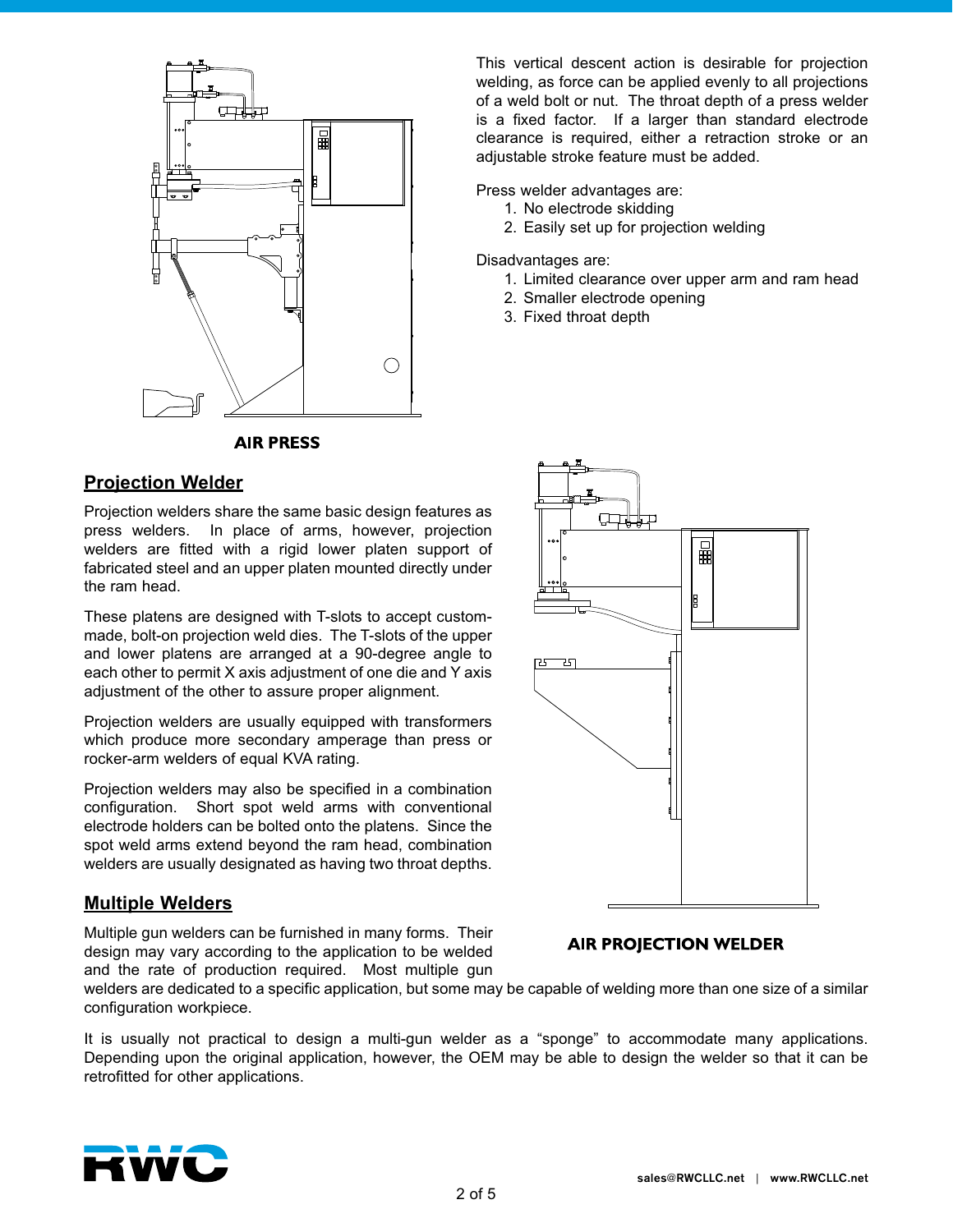

<sup>(16)</sup> HEAD MULTIPLE RESISTANCE WELDER (4) TRANSFORMERS FOR SERIES WELD TYPE

**MULTI-HEAD WELDER** 

Such retrofits may entail a change in the quantity and size of transformers and weld guns and may necessitate a different welder control.

(Old Style) ତି **BFAM**  $H<sub>2</sub>O$  Out SPRING BALANCER ONTROLLER H<sub>2</sub>O IN TRANSFORMER ⋿≦ KICKLESS CABLE

**REMOTE TRANSFORMER TYPE** 

#### **SELF CONTAINED PORTABLE**



# **Portable Gun**

Portable gun welders are available in two types: the old-style remote transformer cable gun and the more efficient integral transformer type. Both types have been produced in Hand-Held and suspended versions. Hand held units are usually manually operated but, could be pneumatically operated. Hand held spotwelding guns may lack water cooling and are normally employed for light duty welding.

Suspended Portable Gun Welders are normally pneumatically operated although some manually operated and hydraulically operated units have been produced.

The remote transfer cable gun places a higher demand on a plant primary power system. The newer integral transformer guns are electrically more efficient and may reduce primary power demand by 50 percent or more compared to old-style cable guns. For this reason, many of the robotics spotwelders are based on integral transformer technology.

Both types of portable guns are available in "C" type or scissor (rocker) type configuration. The new generation suspended portable gun welders feature a self-contained design with builtin transformer, encapsulated SCR welding contactor, and a miniaturized microprocessor-based welder control built into the operating handle assembly. An important safety feature is the use of ground leakage detectors (ground fault interrupters).

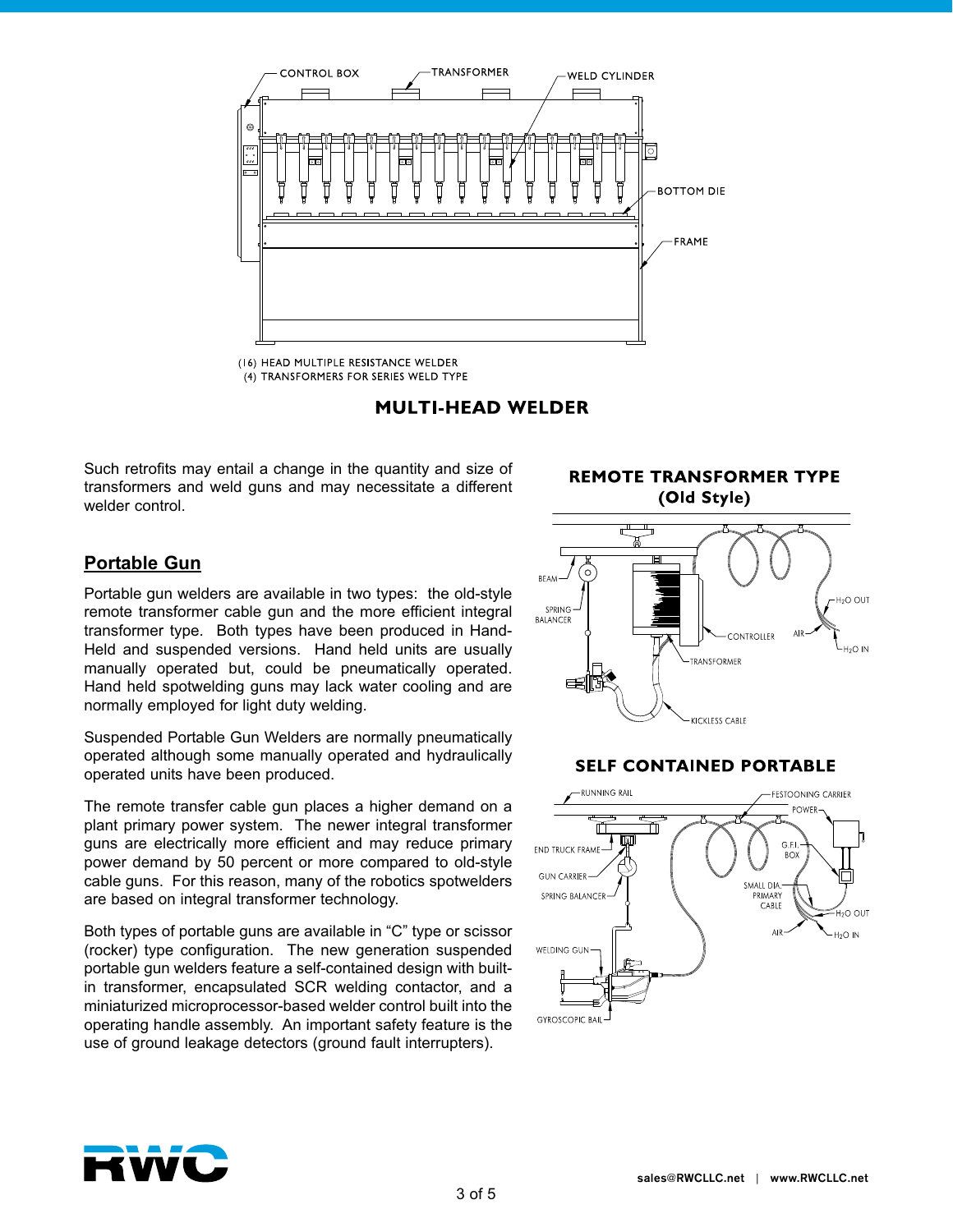

#### **TYPICAL WELDER CONTROL**

#### Most resistance welder OEMs offer a variety of welder controls. Controls may be either non-synchronous or synchronous. Some basic controls do not provide the timing accuracy and consistency needed for critical applications.

The most popular and widely used control seems to be the synchronous four-sequence type which features adjustable squeeze, weld, hold, and off times. It can be used for either single spot or automatic repeat operation and is generally suitable for welding mild steel, stainless steels, nickel alloys, and some copper alloys.

The welder control OEM has worked closely with the resistance welder OEM to improve and advance the range of controls currently available. Many controls offer additional features such as slope control, forge delay, pulsation and quench/temper. These features are useful when welding to standards specified by quality control or certified welding.

Microprocessor-based controls have done much to popularize multiple weld schedules which can be retained in the control memory and recalled when necessary, reducing the time and cost of changeover and setup.

The control OEM has made available other features which are important to today's fabricators. These include automatic voltage compensation and load distribution controls.

**Controls**

The load distribution feature is extremely important to the plant power system. Some controls offer monitoring capabilities to alert the user of poor weld conditions and/or bad welds. Under closely controlled conditions, such devices can be helpful.

It is important to provide the welder OEM with all the specifications and information about the application to assure that the monitor is suitable. Welder OEMs should be contacted for guidance. Their experiences with the different controls and monitors could be very helpful.

## **What to Consider**

Knowledge of the types of welders and controls which are available is only part of the precaution process in selecting a resistance welder. It is important to consider all factors so that a suitable choice may be made without incurring unnecessary costs. Some of these factors are:

- $\blacklozenge$  Material type and thickness
- $\blacktriangleright$  Type of material coating, if any
- $\blacklozenge$  Throat depth required to place the weld where needed
- ♦ Configuration of workpiece assemblies
- $\blacklozenge$  Weld standards
- $\blacklozenge$  Weld cosmetic requirements
- ♦ Production rate
- ♦ Available plant power supply voltage and amperage capacity
- $\blacklozenge$  Available compressed air and water supplies

A common error in selecting a resistance welder is to base the selection solely on the KVA rating. One welding engineer has compared such a selection process to buying a pick-up truck based only on the size of the gas tank.